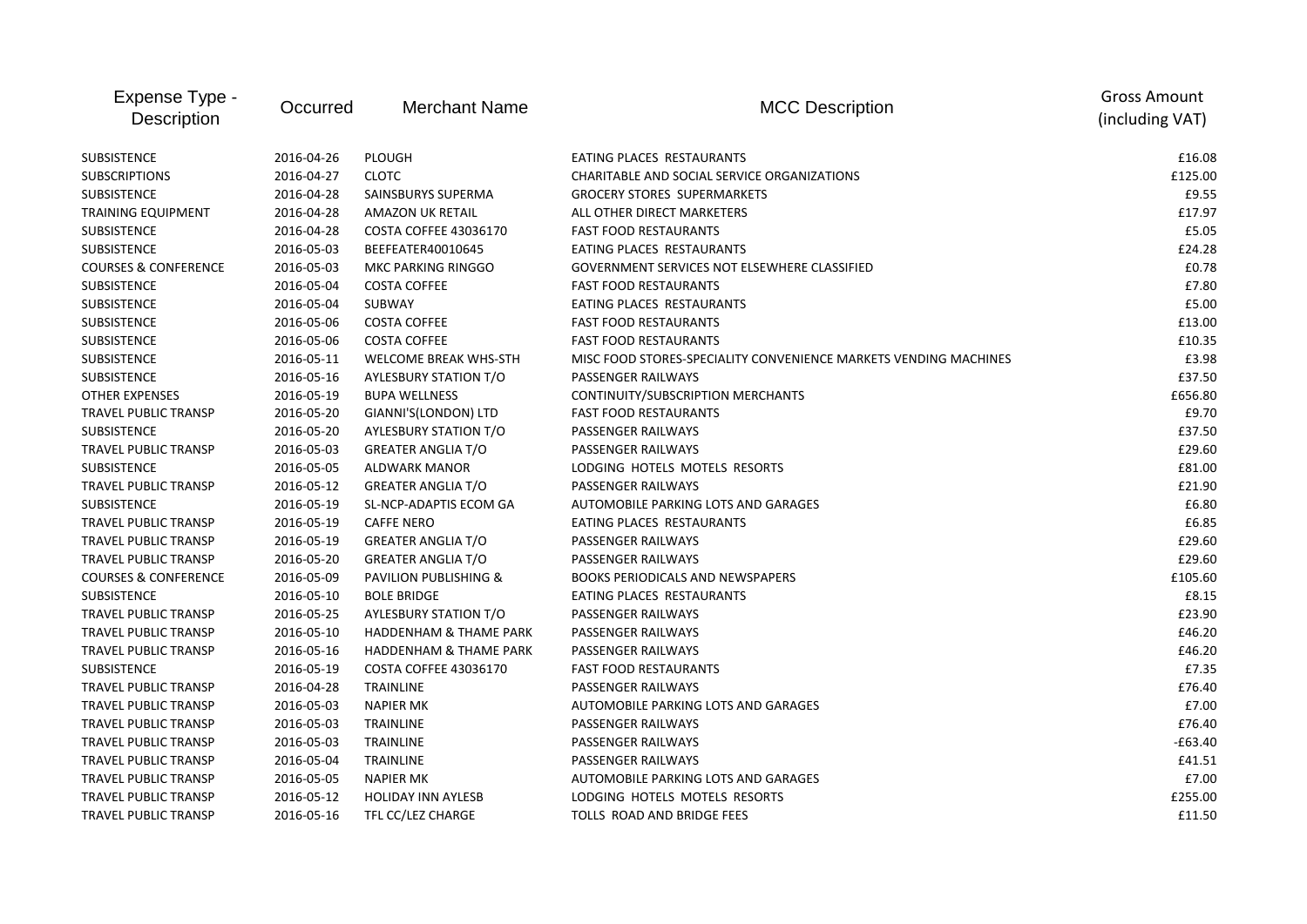| <b>TRAVEL PUBLIC TRANSP</b> | 2016-05-16 | <b>LONDON VICTORIA</b>           | AUTOMOBILE PARKING LOTS AND GARAGES      | £32.00    |
|-----------------------------|------------|----------------------------------|------------------------------------------|-----------|
| <b>SUBSISTENCE</b>          | 2016-05-24 | SUNNINGDALE PARK                 | LODGING HOTELS MOTELS RESORTS            | £89.00    |
| <b>SUBSISTENCE</b>          | 2016-05-24 | SUNNINGDALE PARK                 | LODGING HOTELS MOTELS RESORTS            | £10.50    |
| <b>TRAVEL PUBLIC TRANSP</b> | 2016-05-24 | <b>TRAINLINE</b>                 | PASSENGER RAILWAYS                       | £76.40    |
| TRAVEL PUBLIC TRANSP        | 2016-05-24 | TRAINLINE                        | <b>PASSENGER RAILWAYS</b>                | £76.40    |
| TRAVEL PUBLIC TRANSP        | 2016-05-25 | Napier MK                        | AUTOMOBILE PARKING LOTS AND GARAGES      | £7.00     |
| TRAVEL PUBLIC TRANSP        | 2016-05-04 | <b>INDIGO PARK SOLUTI</b>        | AUTOMOBILE PARKING LOTS AND GARAGES      | £6.70     |
| TRAVEL PUBLIC TRANSP        | 2016-05-04 | LONDON MIDLAND SEL               | PASSENGER RAILWAYS                       | £21.50    |
| <b>SUBSISTENCE</b>          | 2016-05-19 | <b>HOLIDAY INN HIGH W</b>        | LODGING HOTELS MOTELS RESORTS            | £39.27    |
| TRAVEL PUBLIC TRANSP        | 2016-04-29 | <b>TICKETOFFICESALE</b>          | PASSENGER RAILWAYS                       | £26.30    |
| <b>TRAVEL PUBLIC TRANSP</b> | 2016-05-06 | <b>HOLIDAY INN AYLESB</b>        | LODGING HOTELS MOTELS RESORTS            | £42.50    |
| <b>TRAVEL PUBLIC TRANSP</b> | 2016-05-12 | SELFSERVE TICKET                 | PASSENGER RAILWAYS                       | £20.70    |
| <b>TRAVEL PUBLIC TRANSP</b> | 2016-05-24 | <b>TICKETOFFICESALE</b>          | PASSENGER RAILWAYS                       | £26.30    |
| <b>TRAVEL PUBLIC TRANSP</b> | 2016-05-25 | SELFSERVE TICKET                 | PASSENGER RAILWAYS                       | £42.00    |
| SUBSISTENCE                 | 2016-05-22 | RAMADA                           | LODGING HOTELS MOTELS RESORTS            | £79.00    |
| SUBSISTENCE                 | 2016-04-26 | ZAFF @ UKSCOURT                  | <b>FAST FOOD RESTAURANTS</b>             | £9.50     |
| TRAVEL PUBLIC TRANSP        | 2016-04-28 | <b>OYSTER AUTOTOPUP</b>          | PASSENGER RAILWAYS                       | £40.00    |
| TRAVEL PUBLIC TRANSP        | 2016-05-13 | <b>OYSTER AUTOTOPUP</b>          | PASSENGER RAILWAYS                       | £40.00    |
| <b>SUBSISTENCE</b>          | 2016-05-18 | <b>COSTA COFFEE</b>              | <b>FAST FOOD RESTAURANTS</b>             | £13.40    |
| <b>TRAVEL PUBLIC TRANSP</b> | 2016-05-18 | LONDON MIDLAND ONB               | PASSENGER RAILWAYS                       | £3.60     |
| TRAVEL PUBLIC TRANSP        | 2016-05-21 | <b>OYSTER AUTOTOPUP</b>          | PASSENGER RAILWAYS                       | £40.00    |
| <b>SUBSISTENCE</b>          | 2016-05-01 | TESCO STORES 5747                | <b>GROCERY STORES SUPERMARKETS</b>       | £18.42    |
| <b>SUBSISTENCE</b>          | 2016-05-01 | <b>TESCO STORES 5747</b>         | <b>GROCERY STORES SUPERMARKETS</b>       | £21.71    |
| <b>SUBSISTENCE</b>          | 2016-04-27 | <b>CO-OP GROUP 350090</b>        | <b>GROCERY STORES SUPERMARKETS</b>       | £4.88     |
| SUBSISTENCE                 | 2016-05-13 | <b>BRADMOOR HATCHERIES LT</b>    | <b>FAST FOOD RESTAURANTS</b>             | £3.80     |
| PROTECTIVE CLOTHING         | 2016-04-29 | WWW.DUSTMASKSDIRECT.CO           | INDUSTRIAL SUPPLIES NOT ELSEWHERE CLASSI | £197.00   |
| CONTRACTED MAINTENANCE      | 2016-05-19 | WWW.RAC.CO.UK                    | INSURANCE-SALES & UNDERWRITING           | £55.29    |
| OTHER INCOME                | 2016-05-23 | <b>CLOTHES 2 ORDER</b>           | MEN'S WOMEN'S AND CHILDREN'S UNIFORMS AN | £105.32   |
| <b>OPERATIONAL EQUIP</b>    | 2016-05-16 | AMAZON UK MARKETPLACE            | MISCELLANEOUS AND RETAIL STORES          | £22.98    |
| <b>OPERATIONAL EQUIP</b>    | 2016-05-20 | AMAZON UK MARKETPLACE            | MISCELLANEOUS AND RETAIL STORES          | £19.56    |
| TRAVEL PUBLIC TRANSP        | 2016-05-20 | <b>INDIGO PARK SOLUTI</b>        | AUTOMOBILE PARKING LOTS AND GARAGES      | £10.80    |
| TRAVEL PUBLIC TRANSP        | 2016-05-20 | LONDON MIDLAND TIC               | PASSENGER RAILWAYS                       | £43.90    |
| <b>CANTEEN EQUIPMENT</b>    | 2016-05-05 | <b>B AND Q 1305</b>              | LUMBER AND BUILDING MATERIALS STORES     | £40.74    |
| <b>CANTEEN EQUIPMENT</b>    | 2016-05-11 | AYLESBURY 2860 CSS 2IN           | <b>ELECTRONIC SALES</b>                  | £69.99    |
| <b>CANTEEN EQUIPMENT</b>    | 2016-05-11 | AYLESBURY 2860 CSS 2IN           | <b>ELECTRONIC SALES</b>                  | £69.99    |
| <b>CANTEEN EQUIPMENT</b>    | 2016-05-11 | AYLESBURY 2860 CSS 2IN           | <b>ELECTRONIC SALES</b>                  | $-£69.99$ |
| <b>COMPUTER HARDWARE</b>    | 2016-04-29 | AMAZON UK MARKETPLACE            | MISCELLANEOUS AND RETAIL STORES          | £14.97    |
| <b>COMPUTER HARDWARE</b>    | 2016-05-04 | AMAZON UK MARKETPLACE            | <b>BOOK STORES</b>                       | £7.73     |
| <b>COMPUTER SOFTWARE</b>    | 2016-05-07 | MSFT * <e010024srb></e010024srb> | COMPUTER NETWORK/INFORMATION SERVICES    | £84.00    |
| <b>TRAVEL PUBLIC TRANSP</b> | 2016-05-04 | <b>INDIGO PARK SOLUTI</b>        | AUTOMOBILE PARKING LOTS AND GARAGES      | £10.50    |
| <b>TRAVEL PUBLIC TRANSP</b> | 2016-05-04 | LONDON MIDLAND TIC               | PASSENGER RAILWAYS                       | £223.90   |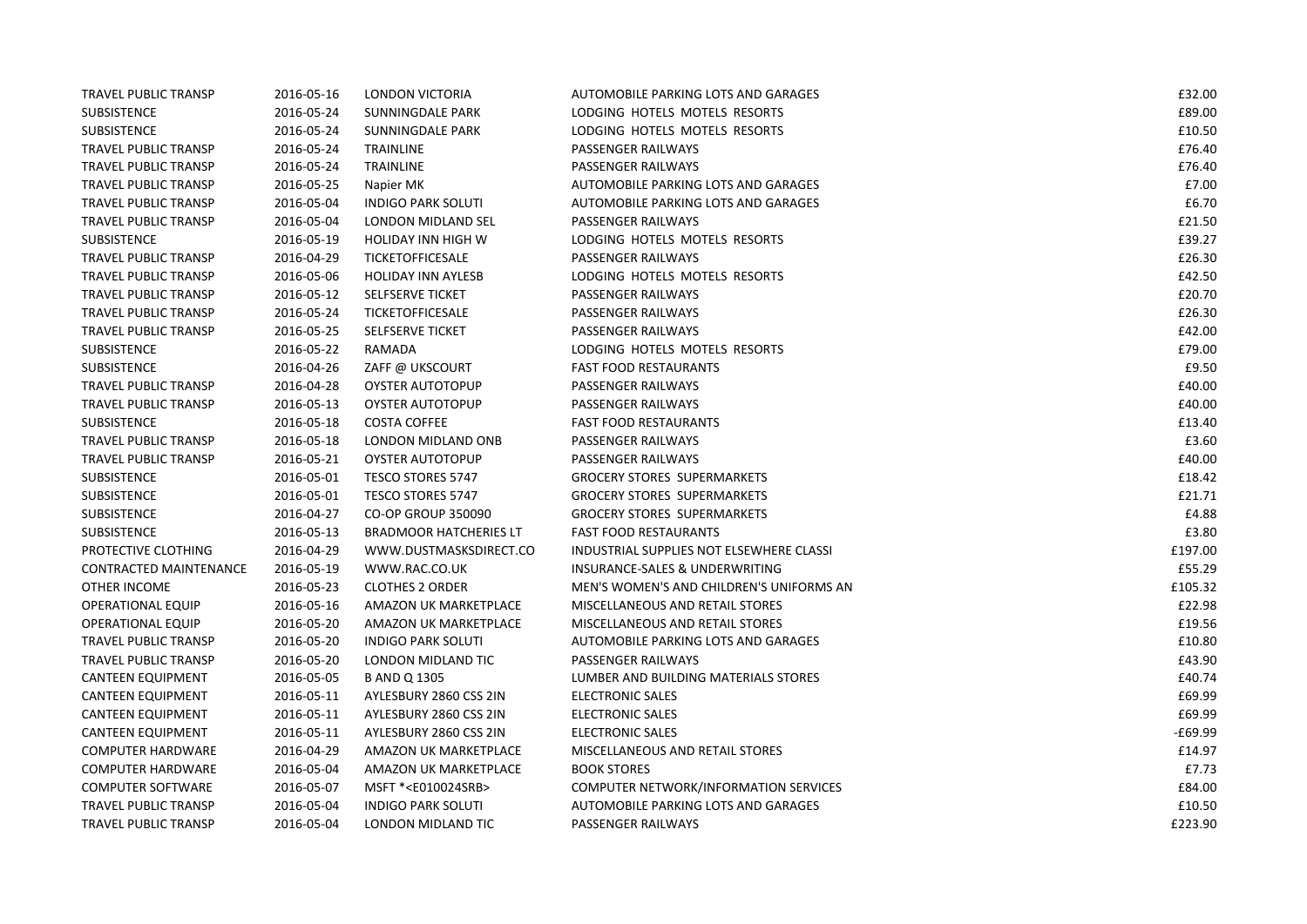| <b>SUBSISTENCE</b>              | 2016-05-19 | WELCOME B/WHS                     | MISC FOOD STORES-SPECIALITY CONVENIENCE MARKETS VENDING MACHINES | £8.04     |
|---------------------------------|------------|-----------------------------------|------------------------------------------------------------------|-----------|
| TRAINING                        | 2016-05-19 | THE CROWN HOTEL                   | LODGING HOTELS MOTELS RESORTS                                    | £1,623.25 |
| <b>SUBSISTENCE</b>              | 2016-04-26 | THE WONKY TABLE RESTAU            | EATING PLACES RESTAURANTS                                        | £45.80    |
| <b>TRAVEL PUBLIC TRANSP</b>     | 2016-05-23 | WWW.WIGHTLINK.CO.UK               | LOCAL SUBURBAN COMMUTER PASSENGER TRANSPORTATION INCLUDINGFERRY  | £74.00    |
| PROFESSIONAL SUBS               | 2016-05-03 | WWW.TREASURERS.ORG                | PROFESSIONAL SERVICES NOT ELSEWHERE CLASSIFIED                   | £151.00   |
| <b>OTHER EXPENSES</b>           | 2016-05-05 | WONDERSHARE                       | COMPUTERS COMPUTER PERIPHERAL EQUIPMENT SOFTWARE                 | £19.96    |
| TRAVEL PUBLIC TRANSP            | 2016-05-10 | VIRGINTRAINS.CO.UK                | PASSENGER RAILWAYS                                               | £51.00    |
| <b>SUBSISTENCE</b>              | 2016-04-27 | WASABI WATERLOO STATIO            | EATING PLACES RESTAURANTS                                        | £7.58     |
| <b>SUBSISTENCE</b>              | 2016-04-28 | <b>BOUYGUES E&amp;S FM UK LTD</b> | <b>BUSINESS SERVICES NOT ELSEWHERE CLASSIFIED</b>                | £5.75     |
| <b>SUBSISTENCE</b>              | 2016-04-29 | <b>CAFFE NERO</b>                 | EATING PLACES RESTAURANTS                                        | £2.45     |
| <b>SUBSISTENCE</b>              | 2016-04-29 | <b>CAFFE NERO</b>                 | EATING PLACES RESTAURANTS                                        | £8.00     |
| <b>SUBSISTENCE</b>              | 2016-04-29 | <b>WASABI KINGS CROSS</b>         | EATING PLACES RESTAURANTS                                        | £7.58     |
| SUBSISTENCE                     | 2016-05-04 | RAVELLO                           | <b>FAST FOOD RESTAURANTS</b>                                     | £2.35     |
| <b>SUBSISTENCE</b>              | 2016-05-09 | <b>JURYS INN</b>                  | LODGING HOTELS MOTELS RESORTS                                    | £4.40     |
| <b>SUBSISTENCE</b>              | 2016-05-11 | RAVELLO                           | <b>FAST FOOD RESTAURANTS</b>                                     | £5.05     |
| <b>SUBSISTENCE</b>              | 2016-05-12 | PRET A MANGER                     | EATING PLACES RESTAURANTS                                        | £4.60     |
| <b>SUBSISTENCE</b>              | 2016-05-13 | WASABI WATERLOO STATIO            | EATING PLACES RESTAURANTS                                        | £7.58     |
| <b>SUBSISTENCE</b>              | 2016-05-17 | THE NATURAL KITCHEN               | EATING PLACES RESTAURANTS                                        | £2.50     |
| <b>SUBSISTENCE</b>              | 2016-05-18 | <b>COSTA COFFEE</b>               | EATING PLACES RESTAURANTS                                        | £5.10     |
| <b>SUBSISTENCE</b>              | 2016-05-20 | WASABI HIGH STREET KEN            | EATING PLACES RESTAURANTS                                        | £7.10     |
| <b>SUBSISTENCE</b>              | 2016-05-24 | ZAFF @ UKSCOURT                   | <b>FAST FOOD RESTAURANTS</b>                                     | £9.55     |
| <b>SUBSISTENCE</b>              | 2016-05-25 | RAVELLO                           | <b>FAST FOOD RESTAURANTS</b>                                     | £14.12    |
| <b>SPARES FOR RED FLEET</b>     | 2016-04-27 | <b>REGENT HOSE &amp; HYDRAULI</b> | <b>WHOLESALE CLUBS</b>                                           | £25.54    |
| <b>SPARES FOR RED FLEET</b>     | 2016-04-28 | <b>MARINE SCENE LTD</b>           | MARINAS MARINE SERVICE/SUPPLIES                                  | £6.49     |
| <b>SPARES FOR RED FLEET</b>     | 2016-05-03 | WWW.SGS-ENGINEERING.CO            | ENGINEERING ARCHITECTURAL AND SURVEYING SERVICES                 | E26.39-   |
| <b>SPARES FOR RED FLEET</b>     | 2016-05-06 | AALCO (AYLESBURY)                 | ROOFING & SIDING SHEET METAL WORK                                | £132.00   |
| <b>SPARES FOR RED FLEET</b>     | 2016-05-06 | WWW.LEISURE-MART.CO.UK            | RECREATIONAL AND UTILITY TRAILER CAMPER DEALERS                  | £9.74     |
| <b>SPARES FOR RED FLEET</b>     | 2016-05-03 | HOPESPARE                         | INDUSTRIAL SUPPLIES NOT ELSEWHERE CLASSI                         | £18.41    |
| <b>SPARES FOR RED FLEET</b>     | 2016-05-04 | HOPESPARE                         | INDUSTRIAL SUPPLIES NOT ELSEWHERE CLASSI                         | £78.48    |
| <b>SPARES FOR RED FLEET</b>     | 2016-05-06 | S B S LTD                         | <b>BOAT DEALERS</b>                                              | £80.10    |
| <b>SPARES FOR RED FLEET</b>     | 2016-05-12 | <b>SCREWFIX DIRECT</b>            | LUMBER AND BUILDING MATERIALS STORES                             | £25.00    |
| <b>SPARES FOR RED FLEET</b>     | 2016-05-13 | WWW.TOOLSTATION.COM               | <b>HARDWARE STORES</b>                                           | £19.55    |
| <b>CAR LEASING</b>              | 2016-05-17 | <b>DVLA VEHICLE TAX</b>           | GOVERNMENT SERVICES NOT ELSEWHERE CLASSIFIED                     | £232.50   |
| <b>CAR LEASING</b>              | 2016-05-18 | DVLA VEHICLE TAX                  | GOVERNMENT SERVICES NOT ELSEWHERE CLASSIFIED                     | £272.50   |
| <b>SPARES FOR RED FLEET</b>     | 2016-05-20 | WWW.IFM.COM                       | CATALOG MERCHANTS                                                | £98.28    |
| <b>SPARES FOR RED FLEET</b>     | 2016-05-23 | WWW.MARINESCENE.CO.UK             | MISCELLANEOUS AND RETAIL STORES                                  | £57.97    |
| TRAVEL PUBLIC TRANSP            | 2016-05-03 | VIRGINTRAINS.CO.UK                | PASSENGER RAILWAYS                                               | £39.05    |
| TRAVEL PUBLIC TRANSP            | 2016-05-04 | LONDON MIDLAND WEB                | PASSENGER RAILWAYS                                               | £5,876.00 |
| <b>STAFF TRAINING FEES</b>      | 2016-05-05 | <b>SKILLS TRAINING</b>            | COLLEGES UNIVERSITIES PROFESSIONAL SCHOOLS AND JUNIOR COLLEGES   | £690.00   |
| <b>COURSES &amp; CONFERENCE</b> | 2016-05-05 | PREMIER INN44521690               | PREMIER INN                                                      | £199.98   |
| TRAVEL PUBLIC TRANSP            | 2016-05-09 | THE CHILTERN RLYWY                | PASSENGER RAILWAYS                                               | £70.00    |